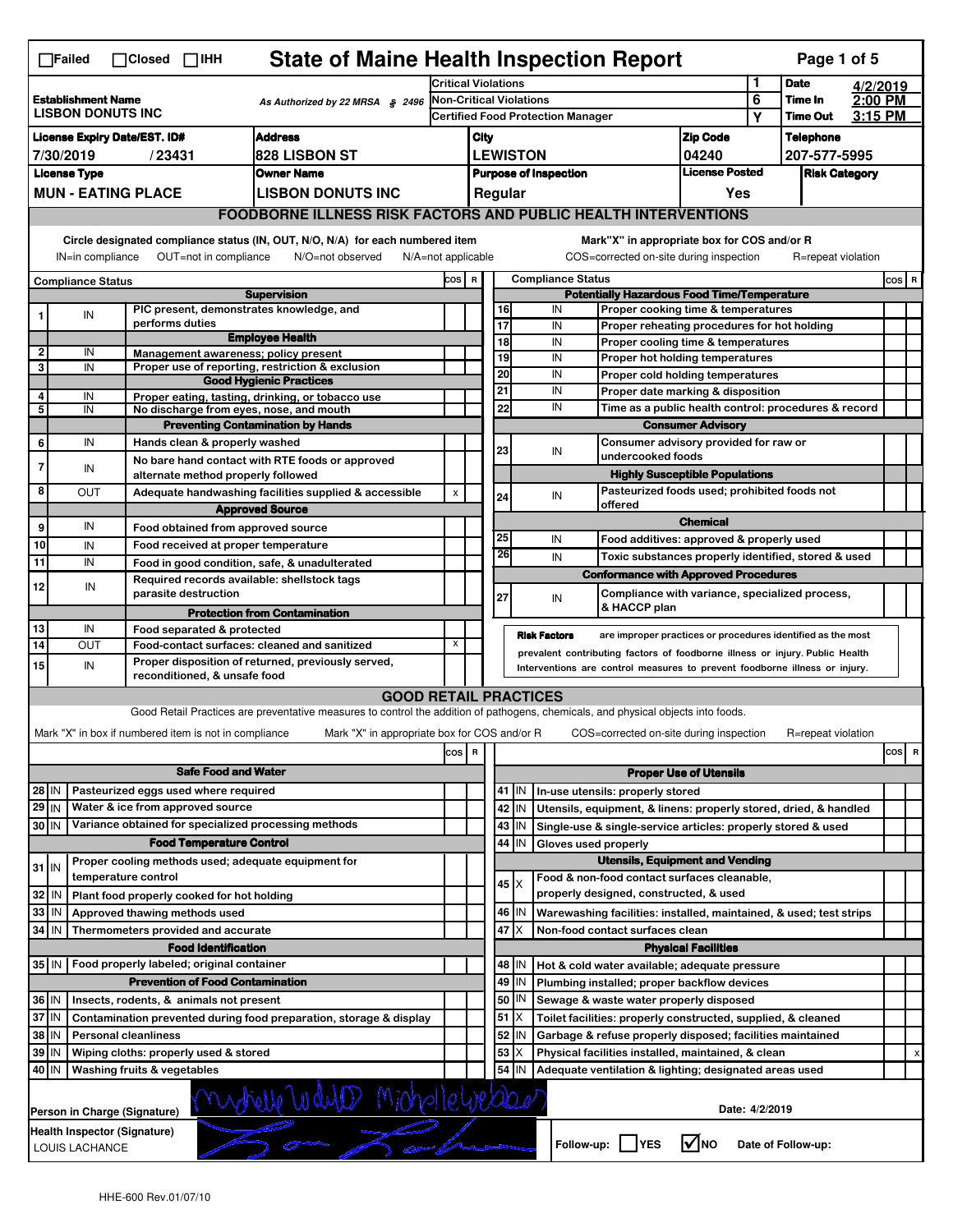|                                                      | Page 2 of 5                     |                                 |                         |                                        |              |                          |                                  |
|------------------------------------------------------|---------------------------------|---------------------------------|-------------------------|----------------------------------------|--------------|--------------------------|----------------------------------|
| <b>Establishment Name</b>                            |                                 | As Authorized by 22 MRSA § 2496 | 4/2/2019<br><b>Date</b> |                                        |              |                          |                                  |
| <b>LISBON DONUTS INC</b>                             |                                 |                                 |                         |                                        |              |                          |                                  |
| License Expiry Date/EST. ID#<br>7/30/2019<br>/23431  | <b>Address</b><br>828 LISBON ST |                                 |                         | City / State<br><b>LEWISTON</b>        | /ME          | <b>Zip Code</b><br>04240 | <b>Telephone</b><br>207-577-5995 |
|                                                      |                                 |                                 |                         | <b>Temperature Observations</b>        |              |                          |                                  |
| Location                                             | <b>Temperature</b>              |                                 |                         |                                        | <b>Notes</b> |                          |                                  |
| <b>Bleach solution</b>                               | 10-25 ppm                       | Sanitizer buckets/3 bay sink    |                         |                                        |              |                          |                                  |
| $38*$<br>Double door Norlake cooler<br>Sausage patty |                                 |                                 |                         |                                        |              |                          |                                  |
| Water                                                | $133*$                          | Handwash sink                   |                         |                                        |              |                          |                                  |
| Lemon slice                                          | $39*$                           | Single door Delfield cooler     |                         |                                        |              |                          |                                  |
| $36*$<br>Egg patty                                   |                                 |                                 |                         | Sandwich station cooling unit (top)    |              |                          |                                  |
| Egg patty                                            | $37*$                           |                                 |                         | Sandwich station cooling unit (bottom) |              |                          |                                  |

mytrelle Wellen Michalle Webber **Person in Charge (Signature) Health Inspector (Signature)**  LOUIS LACHANCE

**Date: 4/2/2019**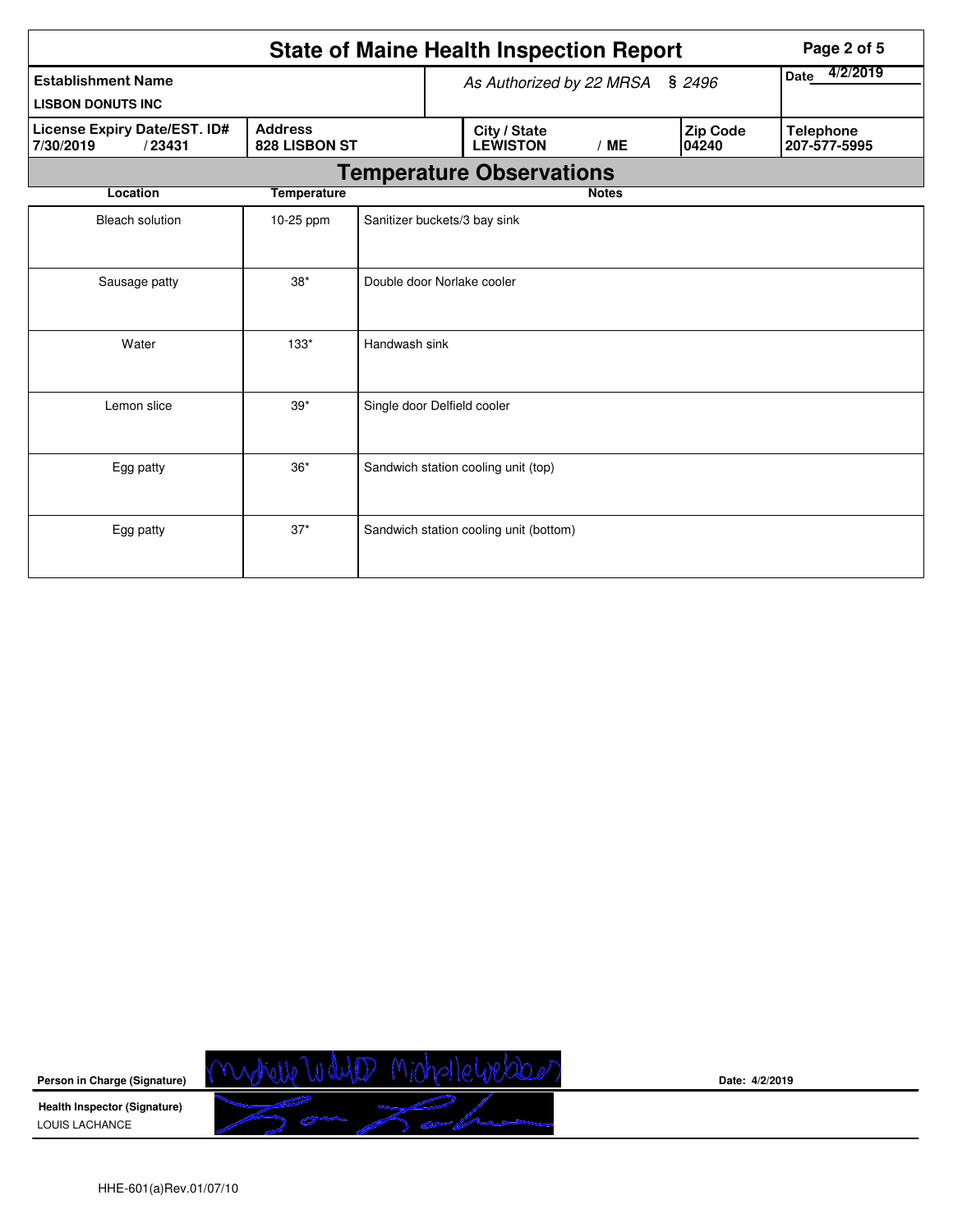|                                                                                                                                                                                             |                                                                                                          | <b>State of Maine Health Inspection Report</b> |           |                          | Page 3 of 5      |
|---------------------------------------------------------------------------------------------------------------------------------------------------------------------------------------------|----------------------------------------------------------------------------------------------------------|------------------------------------------------|-----------|--------------------------|------------------|
| <b>Establishment Name</b>                                                                                                                                                                   |                                                                                                          |                                                |           |                          | 4/2/2019<br>Date |
| <b>LISBON DONUTS INC</b>                                                                                                                                                                    |                                                                                                          |                                                |           |                          |                  |
| License Expiry Date/EST. ID#<br>7/30/2019<br>/23431                                                                                                                                         | <b>Address</b><br>828 LISBON ST                                                                          | City / State<br><b>LEWISTON</b>                | <b>ME</b> | <b>Zip Code</b><br>04240 |                  |
|                                                                                                                                                                                             |                                                                                                          | <b>Observations and Corrective Actions</b>     |           |                          |                  |
|                                                                                                                                                                                             | Violations cited in this report must be corrected within the time frames below, or as stated in sections | 8-405.11 and 8-406.11 of the Food Code         |           |                          |                  |
| 8: 5-205.11.(A): N: Hand wash facility not accessible.                                                                                                                                      |                                                                                                          |                                                |           |                          |                  |
| INSPECTOR NOTES: Hand wash station blocked with recycling and trash recepatcle. Keep area clear to encourage easy access to the station. *COS                                               |                                                                                                          |                                                |           |                          |                  |
| 14: 4-501.114.(A).(1): C: Dishes/utensils are not being sanitized in water with the correct chlorine sanitizer concentration.                                                               |                                                                                                          |                                                |           |                          |                  |
| INSPECTOR NOTES: 3 bay sink sanitizing solution and surface sanitizing buckets have a solution that is too low. Test/Replace the solution more often<br>to aquire 50 ppm. *COS              |                                                                                                          |                                                |           |                          |                  |
| 45: 4-501.12: N: Cutting surfaces not easily cleanable.                                                                                                                                     |                                                                                                          |                                                |           |                          |                  |
| INSPECTOR NOTES: Cutting board at sandwich station has large chips in material and is accumilating food reminants. Resurface cutting board to be<br>smooth and easily cleanable or replace. |                                                                                                          |                                                |           |                          |                  |
| 47: 4-602.13: N: Non-food contact surfaces are not cleaned at a frequency necessary to preclude accumulation of soil residues.                                                              |                                                                                                          |                                                |           |                          |                  |
| INSPECTOR NOTES: Shelving above flavoring station has an accumilation of dust. Clean more often and as necessary.                                                                           |                                                                                                          |                                                |           |                          |                  |
| 51: 5-501.17: N: Covered receptacle not provided. (Female use)                                                                                                                              |                                                                                                          |                                                |           |                          |                  |
| INSPECTOR NOTES: Employee restroom does not have a covered trash receptacle for feminine product disposal. Obtain cover for trash receptatcle.                                              |                                                                                                          |                                                |           |                          |                  |
| 51: 6-202.14: N: Toilet room not enclosed, with a self closing, tight fitting door.                                                                                                         |                                                                                                          |                                                |           |                          |                  |
| INSPECTOR NOTES: Employee restroom within feet of the production area does not have a self closing door. Install proper hardware to achieve self<br>closing, tight fitting door.            |                                                                                                          |                                                |           |                          |                  |
| 53: 6-501.12: N: The physical facilities are not clean.                                                                                                                                     |                                                                                                          |                                                |           |                          |                  |
| INSPECTOR NOTES: **REPEAT** Behind and below equipment and some walls have an accumilation of old food reminants and dust. Move equipment<br>and fixtures to completely clean.              |                                                                                                          |                                                |           |                          |                  |



**Date: 4/2/2019**

HHE-601(a)Rev.01/07/10 Page 3 of 5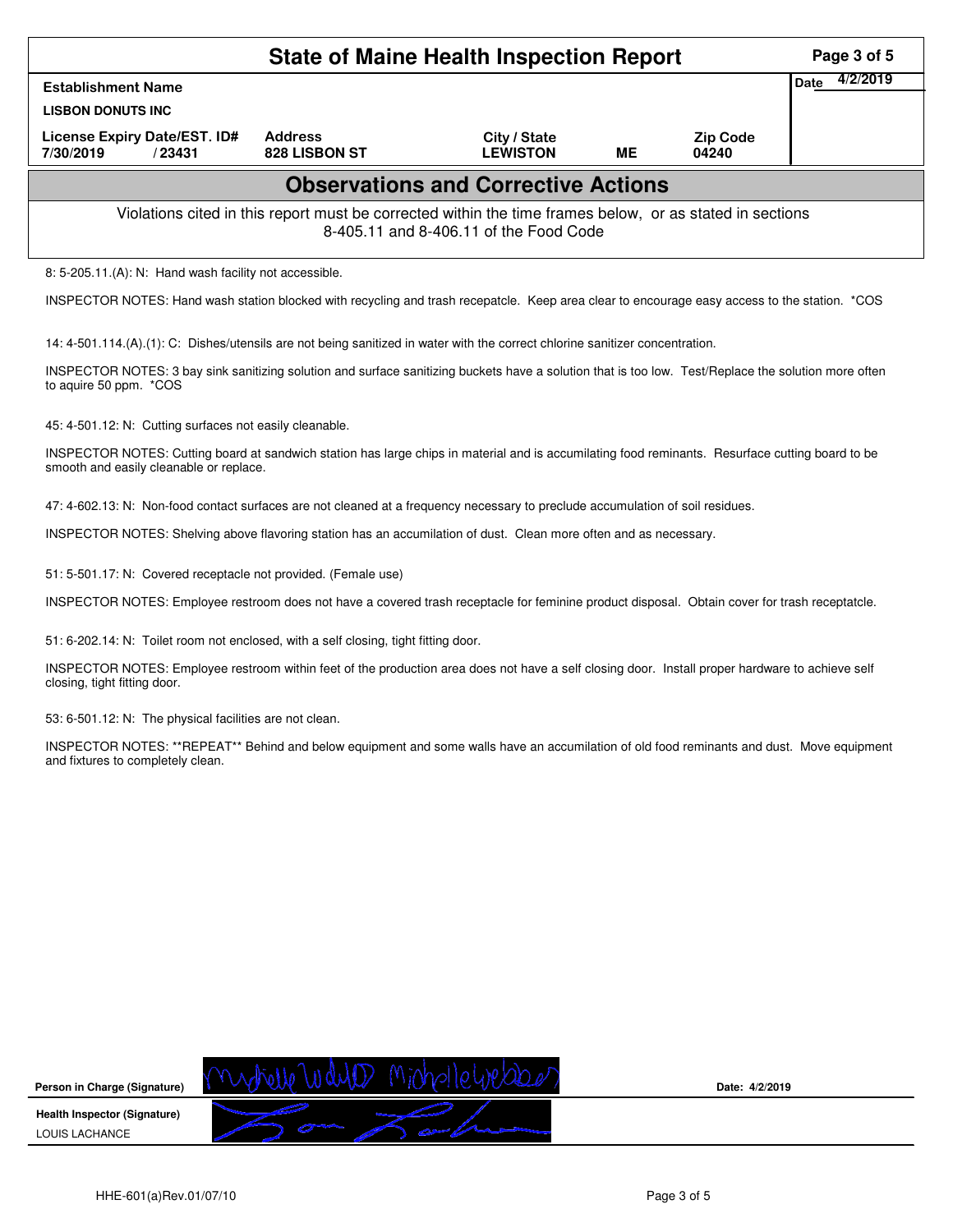| <b>State of Maine Health Inspection Report</b>       |                                 |                                 |    |                          |                         |  |  |  |  |
|------------------------------------------------------|---------------------------------|---------------------------------|----|--------------------------|-------------------------|--|--|--|--|
| <b>Establishment Name</b>                            |                                 |                                 |    |                          | 4/2/2019<br><b>Date</b> |  |  |  |  |
| <b>LISBON DONUTS INC.</b>                            |                                 |                                 |    |                          |                         |  |  |  |  |
| License Expiry Date/EST. ID#<br>7/30/2019<br>/ 23431 | <b>Address</b><br>828 LISBON ST | City / State<br><b>LEWISTON</b> | MЕ | <b>Zip Code</b><br>04240 |                         |  |  |  |  |
| مملماة ومناعمه ومما                                  |                                 |                                 |    |                          |                         |  |  |  |  |

## **Inspection Notes**

Certified Food Protection Manager: Michelle Burgess exp. 12/7/20 Cert. # 13070303

Unless directed otherwise, all Eating Establishments are required to submit a copy of their Certified Food Protection Manager (CFPM) certificate. A CFPM must be hired at the time of a new eating establishment opening or within 60 days of when a CFPM leaves employment. For a list of CFPM courses and trainers go to http://www.maine.gov/healthinspection/training.htm Please provide a copy of this certification(s) to Carol Gott, Health Inspection Program, 286 Water St. 3rd Floor, Augusta, ME 04333, carol.gott@maine.gov or faxing to 207-287-3165.

Please include the name of your establishment and the establishment ID# with your certification(s).

Employee Health Policy:

The Health Inspection Program has implemented an educational public health initiative on Employee Health on March 1, 2017. The policy handouts will be provided to you by your inspector and reviewed during inspection for compliance. They are also available on the Program's website: http://www.maine.gov/healthinspection

2013 Maine Food Code Adoption:

The Maine Food Code was adopted in October of 2013. Please refer to our website for a copy, http://www.maine.gov/healthinspection. Following are a few of the major changes: \* No Bare Hand Contact with Ready-To-Eat Food. \* Establishments must have clean-up procedures for employees to follow following vomiting and diarrheal events. \* Date marking of Ready-to-eat potentially hazardous foods.

Violation Correction Timeframe:

Critical violations should be corrected on site, but in any event, within 10 days. The licensee must contact Louis Lachance when the critical violation has been addressed at 207-513-3125 extension 3224 or at llachance@lewistonmaine.gov. Non-critical violations must be corrected within 30 days. Failure to satisfactorily correct these violations before the follow-up inspection may result in enforcement proceedings by the Department to include fines and penalties. License renewals can be denied if violations are not corrected within the noted timeframes.

C= Critical violation and NC= Non-critical violation:

"Critical violation" means a provision of the Food Code that, if in non-compliance, is more likely than other violations to contribute to food contamination, illness or environmental health hazard.

Additional Inspection Fee:

License fees provide for two inspections per year. When additional inspections are required, the Department may charge an additional \$100 fee to cover the costs of each additional inspection or visit.

## Document Retention/Posting:

Pursuant to the Maine Food Code, the establishment's current license must be displayed. In addition, a sign or placard must be posted in a conspicuous area notifying consumers that a copy of the most recent inspection report is available upon request. CFPM certificates must be posted in a conspicuous area and must be available to the Department upon request.



**Date: 4/2/2019**